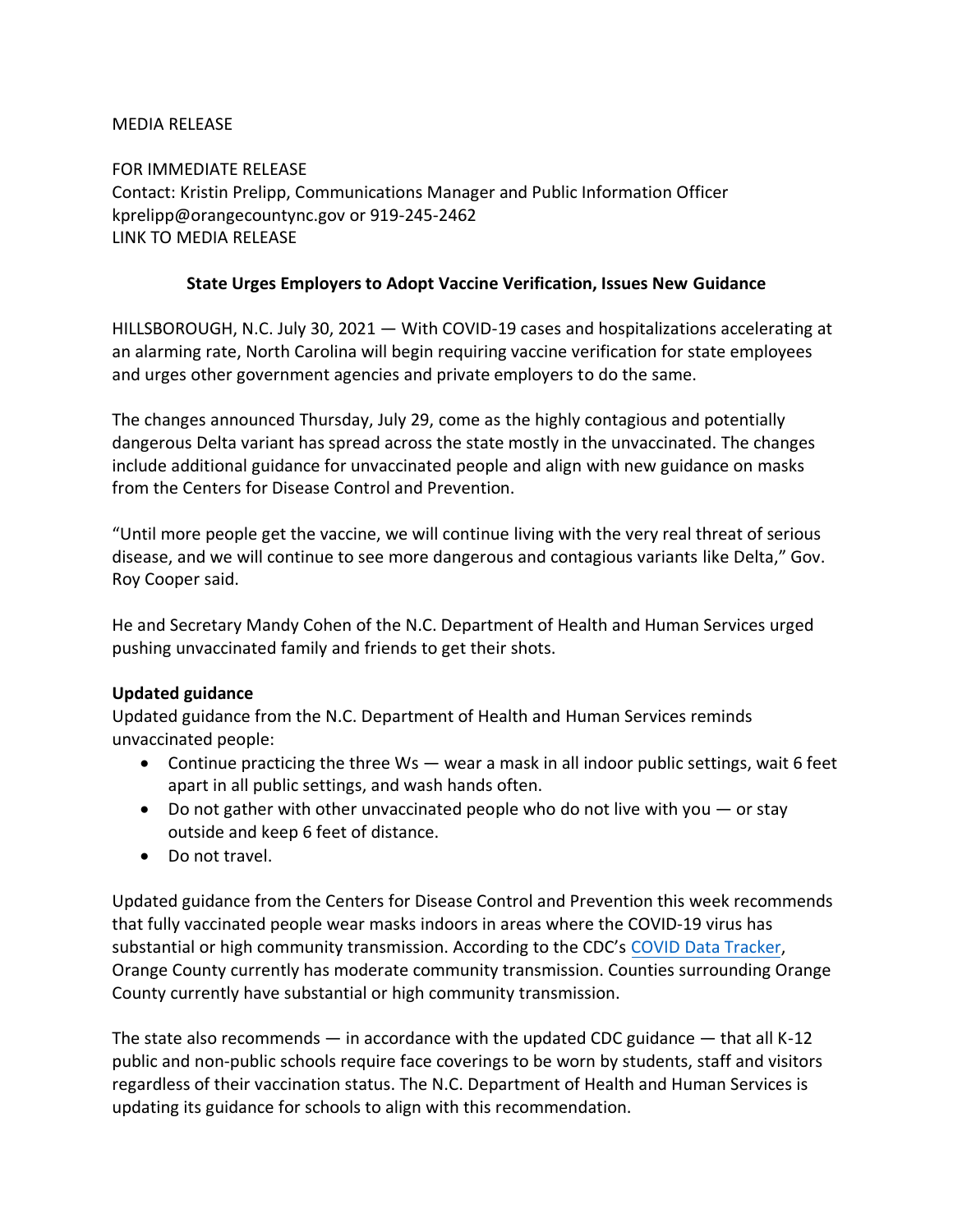#### **Executive Order 224**

The governor's latest [executive order](https://files.nc.gov/governor/documents/files/EO224-COVID-19-Measures.pdf) took effect at 5 p.m. July 29 and will remain in effect through 5 p.m. Aug. 31. Under the order:

- Effective Aug. 2, unvaccinated cabinet agency employees must wear face coverings in any indoor area of a state government office, building, or facility that is controlled by an agency which is part of the governor's office or is headed by a member of the governor's cabinet.
- Effective Sept. 1, cabinet agency employees who are not vaccinated will have to undergo weekly COVID-19 testing.

Under the order, private businesses and organizations are strongly encouraged to follow, at minimum, the guidance from the N.C. Department of Health and Human Services to reduce transmission of COVID-19, including the Delta variant. The recommendations are available at [covid19.ncdhhs.gov/guidance.](https://covid19.ncdhhs.gov/guidance) They include:

- Requiring workers to verify that they are fully vaccinated.
- Requiring unvaccinated workers to wear face coverings and be tested weekly.
- Recommending face coverings for fully vaccinated workers and guests indoors when other people are present.

"There is only one way out of this pandemic, and that is vaccination," the state secretary said. "Our trends are accelerating at an alarmingly fast rate, and the highest rates of viral spread are happening in areas with low vaccination rates and among those who are not fully vaccinated.

"If you are already vaccinated, I call on you to urge your unvaccinated family and friends to get their shot now. It is not an understatement to say that you will save lives by doing so."

# **Local emergency declaration extended**

With hospitalizations increasing and the Delta variant spreading, Orange County has extended indefinitely its state of emergency declaration related to COVID-19. The extension became effective at 5 p.m. July 23.

After weeks at some of the lowest levels of COVID-19 since last year, the number of COVID-19 cases in Orange County have begun to rise again. Orange County's percent positive rate of COVID tests was at 0.4% the week of June 6-12 but has increased since. It is currently 2.4% for the week of July 18-24. Most of the new cases are among unvaccinated individuals and are caused by the rapidly spreading Delta variant.

# **Walk-in and pop-up vaccination clinics**

Getting a free, effective and safe COVID-19 vaccine is easy, with multiple providers in the area and walk-in and pop-up clinics throughout the county. The Pfizer vaccine has been approved for ages 12 and up. The Moderna and Johnson & Johnson (Janssen) vaccines are approved for ages 18 and older. Learn more about the vaccines at [covid19.ncdhhs.gov/vaccines.](https://covid19.ncdhhs.gov/vaccines)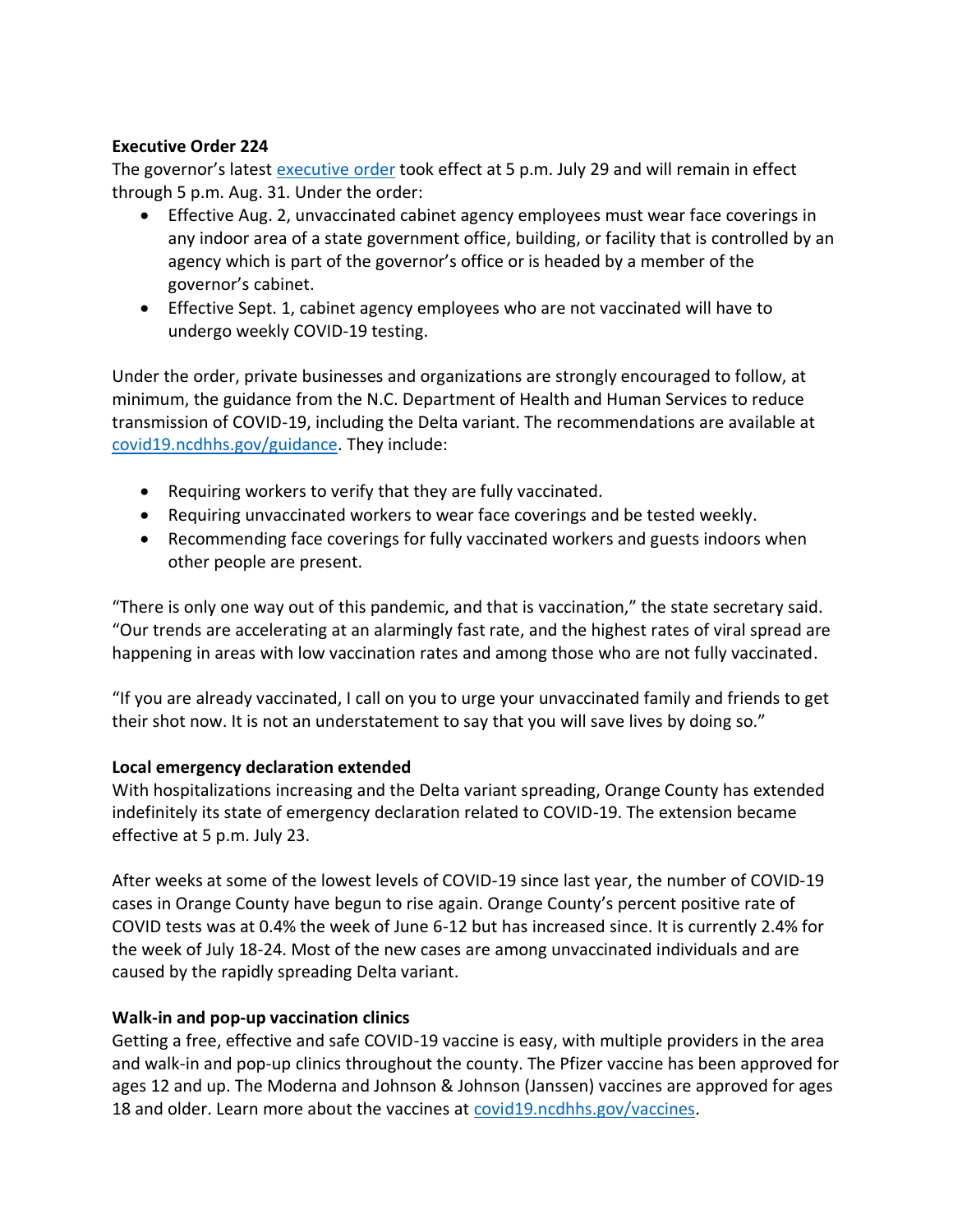The Orange County Health Department offers these walk-in vaccine clinics:

- Chapel Hill 8:30 a.m. to 4:30 p.m. Monday-Friday at the Southern Human Services Center, 2501 Homestead Road. If you'd like to schedule an appointment, call 919-913- 8088. Moderna, Pfizer, and Johnson & Johnson are available at this location, and the clinic is closed on holidays.
- Hillsborough 9 a.m. to 5 p.m. Monday-Saturday on the second floor of the Whitted Human Services Center, 300 W. Tryon St. If you'd like to schedule an appointment, call 877-505-6723. For questions, call 919-913-8088. Moderna and Pfizer vaccines are available at this location, and the clinic will be closed Aug. 9, 12 and 13.

The Orange County Health Department also offers pop-up vaccine clinics to all community members ages 12 and older. Three upcoming clinics will be offered in Hillsborough. Community members are encouraged to register by calling 919-913-8088 or by visiting www.myspot.nc.gov. Walk-ins also are welcome.

- Last Fridays 6 to 9 p.m. July 30 at the Historic Orange County Courthouse, 104 E. King St. in Hillsborough.
- National Night Out at Gateway Apartments ― 6 to 8:30 p.m. Aug. 3 at the apartment complex, 400 Lakeside Drive in Hillsborough. First-dose recipients will also receive \$25 gift cards.
- Passmore Center at the Orange County Sportsplex 4 to 7 p.m. Aug. 4 at the senior center, 103 Meadowlands Drive in Hillsborough.

Flyers for the pop-up clinics are available below. For up-to-date information on clinics, visit www.orangecountync.gov/getyourshot.

# **More information**

To date, North Carolina has administered nearly 9.8 million doses of the COVID-19 vaccine, with 57% of the adult population fully vaccinated. 64% of Orange County community members are fully vaccinated.

- Learn more about the state's vaccine distribution at **[myspot.nc.gov](https://covid19.ncdhhs.gov/vaccines)** (English) or [vacunate.nc.gov](https://covid19.ncdhhs.gov/vaccines/informacion-sobre-las-vacunas-contra-el-covid-19) (Spanish).
- Details on the Your Shot at \$1 Million Summer Cash Drawing can be found at [covid19.ncdhhs.gov/summervaxcash.](https://covid19.ncdhhs.gov/summervaxcash)
- Use the state's online tool [Find a Vaccine Location](https://covid19.ncdhhs.gov/vaccines) to find a nearby vaccination site.
- Call the state's COVID-19 vaccine hotline at 888-675-4567.

# **Related documents**

• Executive order 224: [https://files.nc.gov/governor/documents/files/EO224-COVID-19-](https://files.nc.gov/governor/documents/files/EO224-COVID-19-Measures.pdf) [Measures.pdf](https://files.nc.gov/governor/documents/files/EO224-COVID-19-Measures.pdf)